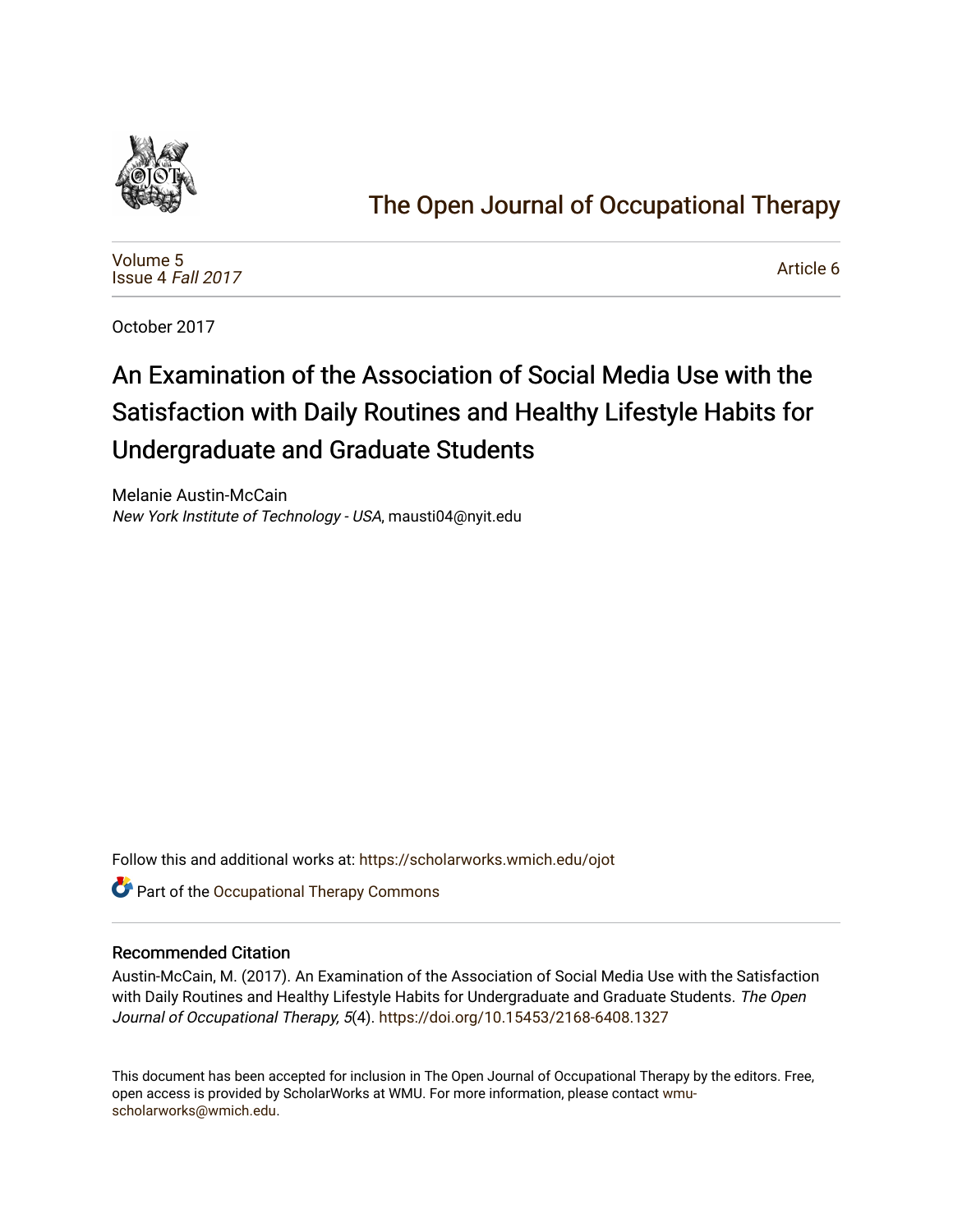## An Examination of the Association of Social Media Use with the Satisfaction with Daily Routines and Healthy Lifestyle Habits for Undergraduate and Graduate **Students**

## Abstract

Background: Social media use has become an integral daily occupation of college and graduate students. In the United States, 90% of adults aged 18 to 29 years use social media (Pew Internet, 2015). Positive and negative data has been found which examined associations between social media use and other daily occupations (activities) that impact emotional and physical health. The purpose of this study is to examine the association of social media use with the satisfaction of daily routines and healthy lifestyle habits for undergraduate and graduate students.

Method: Undergraduate and graduate students responded to survey questions regarding their social media use, healthy lifestyle habits, and satisfaction with daily routines.

Results: Findings revealed that social media use is substantially related to certain healthy lifestyle habits, such as relaxation, leisure, and social participation activities, as well as satisfaction with daily routine. No significant association was found between other healthy habits, such as fitness and healthy eating.

Discussion: Undergraduate and graduate students are part of society's population at risk for poor health (CDC, 2016). Social media use as part of students' daily routines may not be harmful and can inform interdisciplinary practitioners and educators with essential information and strategies to promote overall health and well-being.

## Keywords

ollege and graduate students, daily routines, healthy habits, social media

#### Cover Page Footnote

I would like to thank Eugene Brusilovskiy for his statistical guidance, analysis, and interpretation for this manuscript.

Credentials Display Melanie Austin-McCain, DOT, MPA, OTR/L

Copyright transfer agreements are not obtained by The Open Journal of Occupational Therapy (OJOT). Reprint permission for this Applied Research should be obtained from the corresponding author(s). Click [here](https://scholarworks.wmich.edu/ojot/policies.html#rights) to view our open access statement regarding user rights and distribution of this Applied Research.

DOI: 10.15453/2168-6408.1327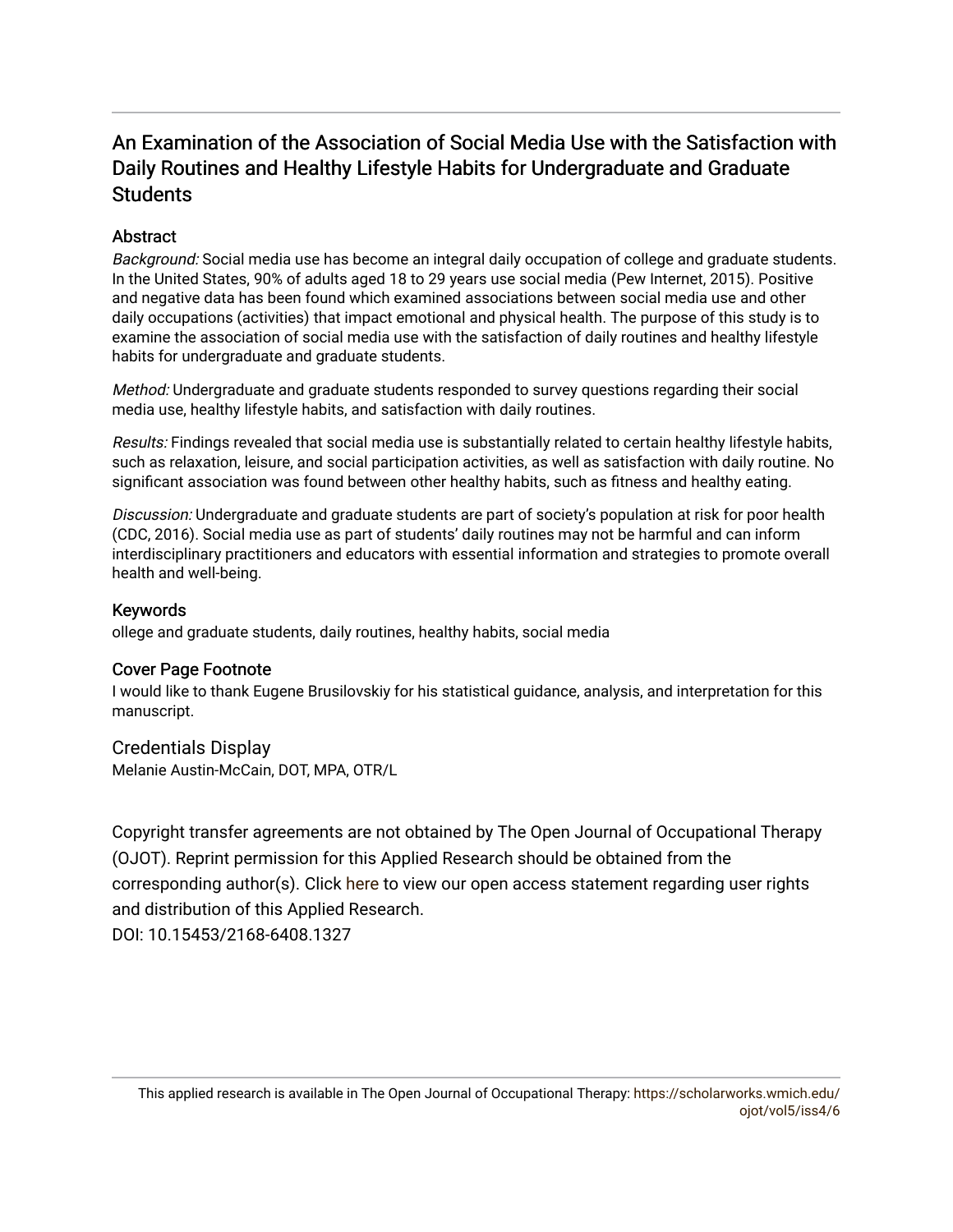#### **Literature Review**

The use of social media, defined as online social networking platforms such as Facebook, Twitter, and LinkedIn that allow members to interact with one another by sharing information, ideas, photos, and other content, has become an integral activity embedded in the daily routines and lifestyle habits of undergraduate and graduate students. The percentage of undergraduate and graduate students who engage in social media as part of their normal daily routine has increased rapidly over the last few decades. In the United States, 90% of students aged 18 to 29 years use social media (Perrin, 2015). On average, adults aged 19 to 32 years who live in the United States use social media for 61 min each day (Levenson, Shensa, Sidani, Colditz, & Primack, 2016).

Time spent as an undergraduate or graduate student constitutes a period of transition, when one chooses and performs new life roles that are meaningful, purposeful, and satisfying (Arnett, 2000). Daily routines, which often emerge from students' busy schedules, are important for providing structure; forming healthy habits, such as healthy eating, physical activity, relaxation, selfdevelopment, leisure, and social participation; and providing meaningful and productive lives. Social media use is also an important daily occupation for students; however, research on how the use of social networking platforms, such as Facebook, LinkedIn, and Twitter, is associated with healthy habits and satisfaction with daily routines is limited. A brief review is provided below.

## **Time Use Among Undergraduate and Graduate Students**

According to the Centers for Disease Control and Prevention (CDC, 2016), chronic diseases are the leading causes of death and disability in the United States. Almost one out of two adults aged 18 years and older report having at least one chronic illness (CDC, 2016). Undergraduate and graduate students are part of this population at risk for poor health. Health and wellbeing are key factors linked to decreased risk of disease and greater productivity.

The way that college and university students spend their time helps to determine their overall health and well-being. However, there is relatively little literature on time use for this population. Data from the Bureau of Labor Statistics' *American Time Use Survey* (2014) shows that full-time college and university students aged 15 to 49 years spent more time engaging in leisure and sport activities than they did engaging in educational activities. The study did not provide detailed data on specific activity types and the time spent engaged in them. However, variation in time use for adults aged 19 to 32 years has been greatly attributed to Internet use (Levenson et al., 2016), with a recent study from Spain demonstrating that young people use the internet more than their older counterparts (Callejo, 2013).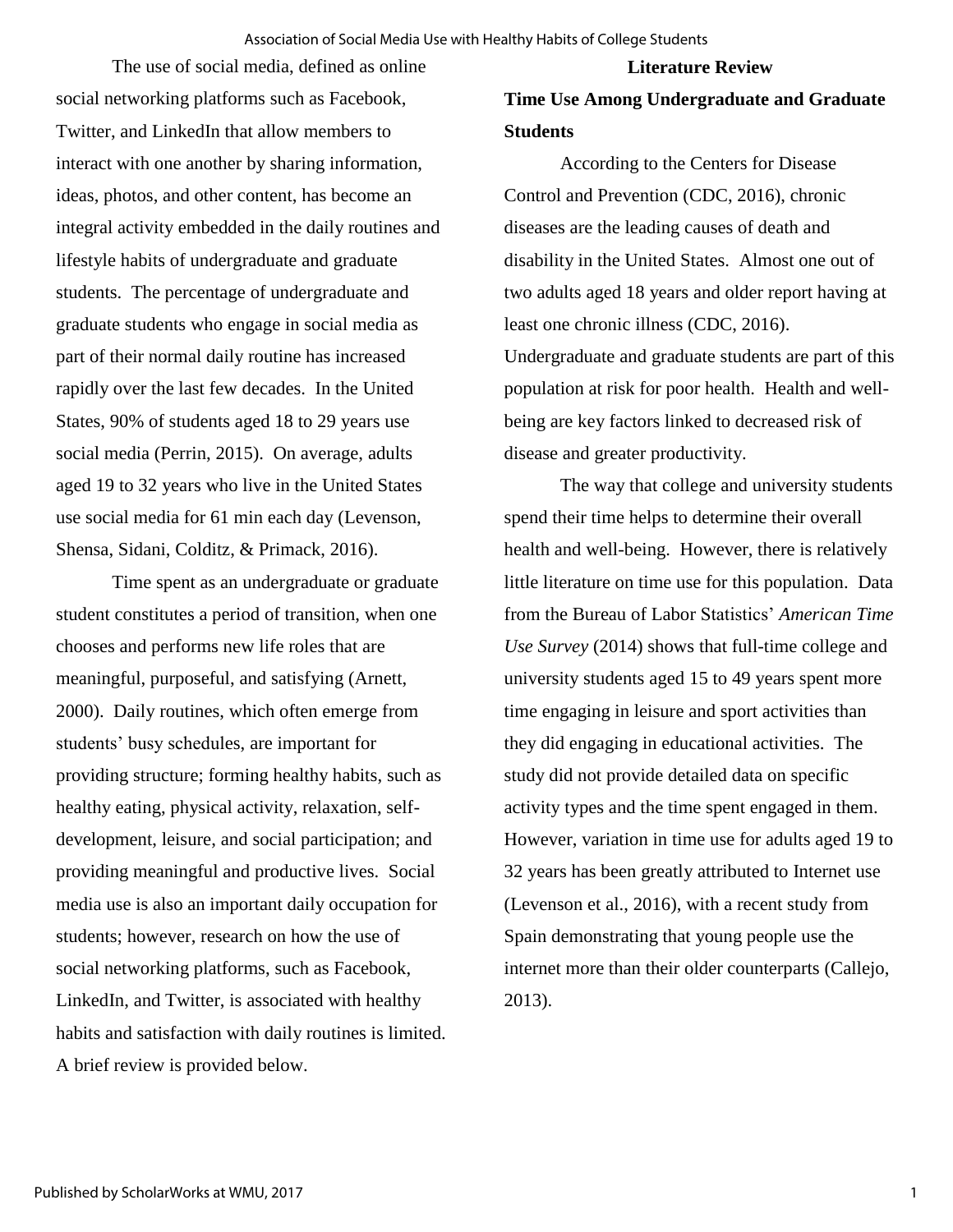**Social Media Use and Healthy Habits among Students** 

**Healthy eating, fitness, and exercise.**  Scant research exists on the association between social media use and healthy eating in the collegeaged population. A recent study conducted by Sidani, Shensa, Hoffman, Hanmer, and Primack (2016) with 1,745 participants aged 19 to 32 years revealed a strong association between social media use and eating concerns. The findings showed that the participants in this study with high use of social media platforms, such as Facebook, Twitter, Google+, YouTube, LinkedIn, Instagram, Pinterest, Tumblr, Vine, Snapchat, and Reddit, were at risk for developing eating disorders. Furthermore, an extensive search revealed few studies that look at the association between fitness and exercise and the use of specific social media platforms, such as Facebook, Twitter, and LinkedIn, for this population. Moreno et al. (2013) conducted a study with 189 college students aged 18 to 23 years who use the Internet for various activities, such as completing academic work, browsing, chatting, downloading files, emailing, gaming, music or video streaming, or social networking. The findings revealed that college students who used the Internet for primarily engaging in social networking platforms had lower levels of vigorous physical activity.

#### **Relaxation, leisure, and social**

**participation.** College students who use social media sites such as ICQ (I Seek You), which provides instant messaging and video chats, expressed positive experiences of escape and

relaxation in addition to its socialization and https://scholarworks.wmich.edu/ojot/vol5/iss4/6 DOI: 10.15453/2168-6408.1327

entertainment purposes (Leung, 2001). Undergraduate and graduate students engage in social media to have social and leisure experiences. According to Leung and Lee (2005), for social media users aged 15 to 24 years who seek a high level of social interaction, there is an association between their off-line engagement in social interaction activities and their use of Internet and social media resources for leisure and social participation. Other studies conducted with participants aged 18 to 25 years (Niland, Lyons, Goodwin, & Hutton, 2015) and college students (Wang, Chen, & Chen, 2015) have also revealed that a high rate of leisure Internet use was linked to positive flow experiences and that "fun times together" was identified as a reason for using social networking sites, such as Facebook (Niland et al., 2015, p. 128).

**Self-development.** Minimal evidence exists on the use of social media for personal selfdevelopment. A study conducted with 218 college freshman revealed that students transitioning into college continue to use Facebook for selfdevelopment resources, such as self-presentation skills (Yang & Brown, 2016). Several other studies revealed positive outcomes for adolescents and those aged 16 to 24 years, such as improved social skills, social support, self-efficacy, and self-worth using online methods (Argyris & Xu, 2016; Lehenbauer, Kothgassner, Kryspin-Exner, & Stetina, 2013).

## **Social Media Use and Satisfaction with Daily Routines Among Students**

After extensive review of prior evidence, no studies were found that discussed the relationship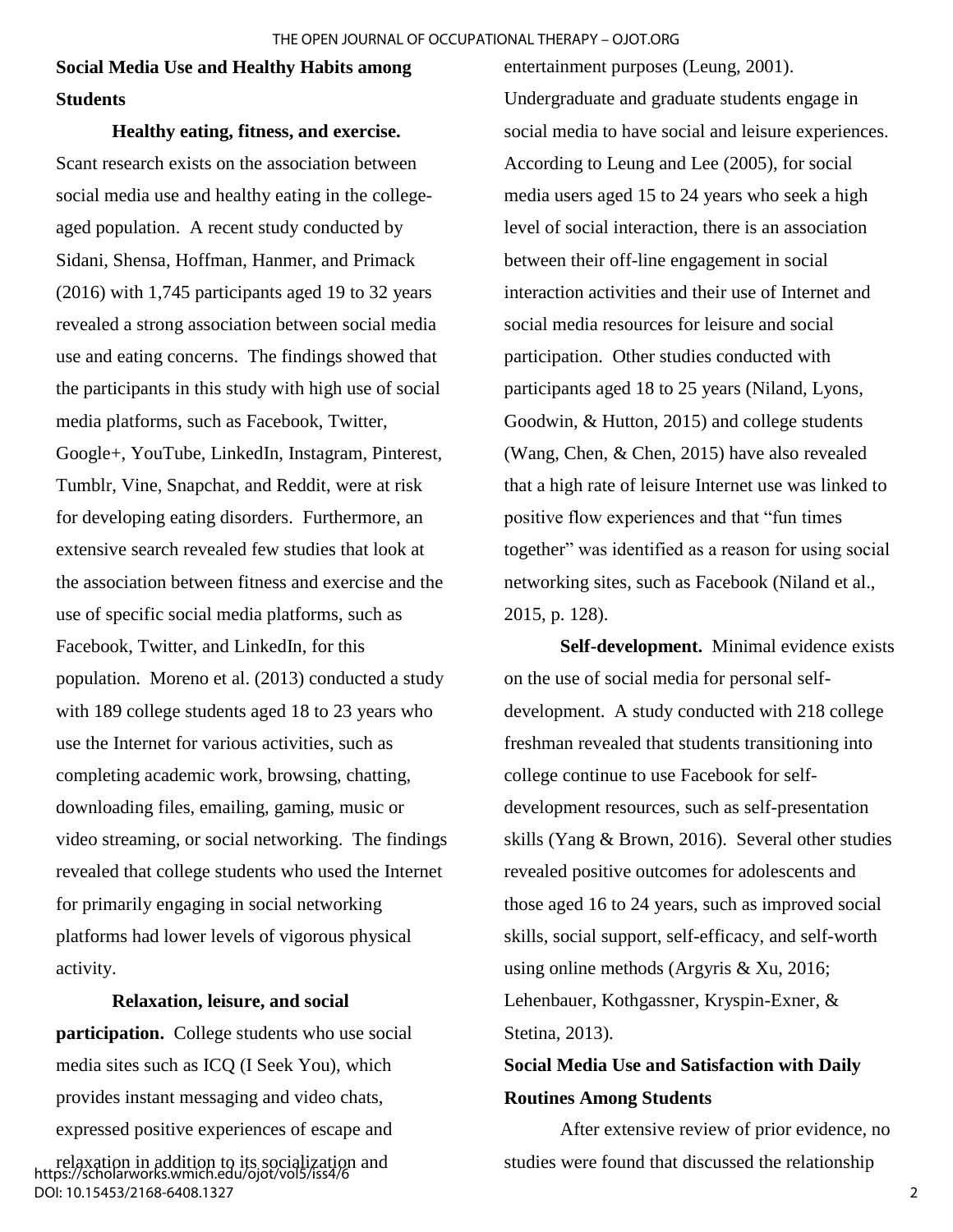between Internet and social media use and satisfaction with daily routines for undergraduate and graduate students. Several studies did provide data about the association between social media use and overall life satisfaction, a related construct, for undergraduate and graduate students in the United States and abroad. A study conducted with 150 international students aged 16 to 30 years who used Facebook aligned with prior research linking social media use with positive life satisfaction and happiness (Srivastava, 2015). Other studies, however, revealed that although individuals who spend more time on the Internet—and social media—appear to have greater social connections and happiness, their emotional and physical health may be adversely affected because of social comparisons, ultimately leading to negative selfconcepts. In addition, for college and university students, high use appears to affect physical health, family life, academic performance, quality of life, and mental health, therefore decreasing overall life satisfaction (Shahnaz & Karim, 2014; Vigil & Wu, 2015).

**An Occupational Therapy Perspective on the Importance of Daily Routines Leading to Satisfying, Meaningful, Healthy Living for Students** 

The history and philosophy of occupational therapy with its foundation in humanism provides the basis for understanding and addressing the needs of all individuals across the life span from a holistic, whole-person perspective. The *Occupational Therapy Practice Framework: Domain and Process* (American Occupational Therapy Association [AOTA], 2014) defines the Published by ScholarWorks at WMU, 2017

focus of occupational therapy as examining the transactional relationship among the person, his or her context, and his or her engagement in valuable occupations that facilitate performance and change. Social media use, an area of occupation in the social participation domain, identifies social media as social engagement via use of technology occurring in a virtual context (AOTA, 2014). To ensure the optimal health and well-being of undergraduate and graduate students, it is important to explore the specific performance patterns related to social media use that lead to healthy and non-healthy habits. Clark, Sanders, Carlson, Blanche, and Jackson (2007) convey the importance of recognizing that habits develop through many mechanisms and become the everyday occupations (activities) and routines that have contextual meaning in one's life. As every individual has unique interests, needs and goals, understanding how occupation is meaningful to the self lends to uncovering more about the science of occupation and the role of occupational therapy in understanding how these occupations affect health, well-being, and life satisfaction (Carlson, Park, Kuo, & Clark, 2014).

Several occupational therapy theories and models align with humanistic, developmental, and social theoretical concepts reinforcing the concept that performance and engagement of daily occupations and routines are motiving and lead toward greater life satisfaction. The Model of Human Occupation (MOHO) describes how occupation is motivated, patterned, and performed. MOHO emphasizes that to understand human occupation we must understand the physical and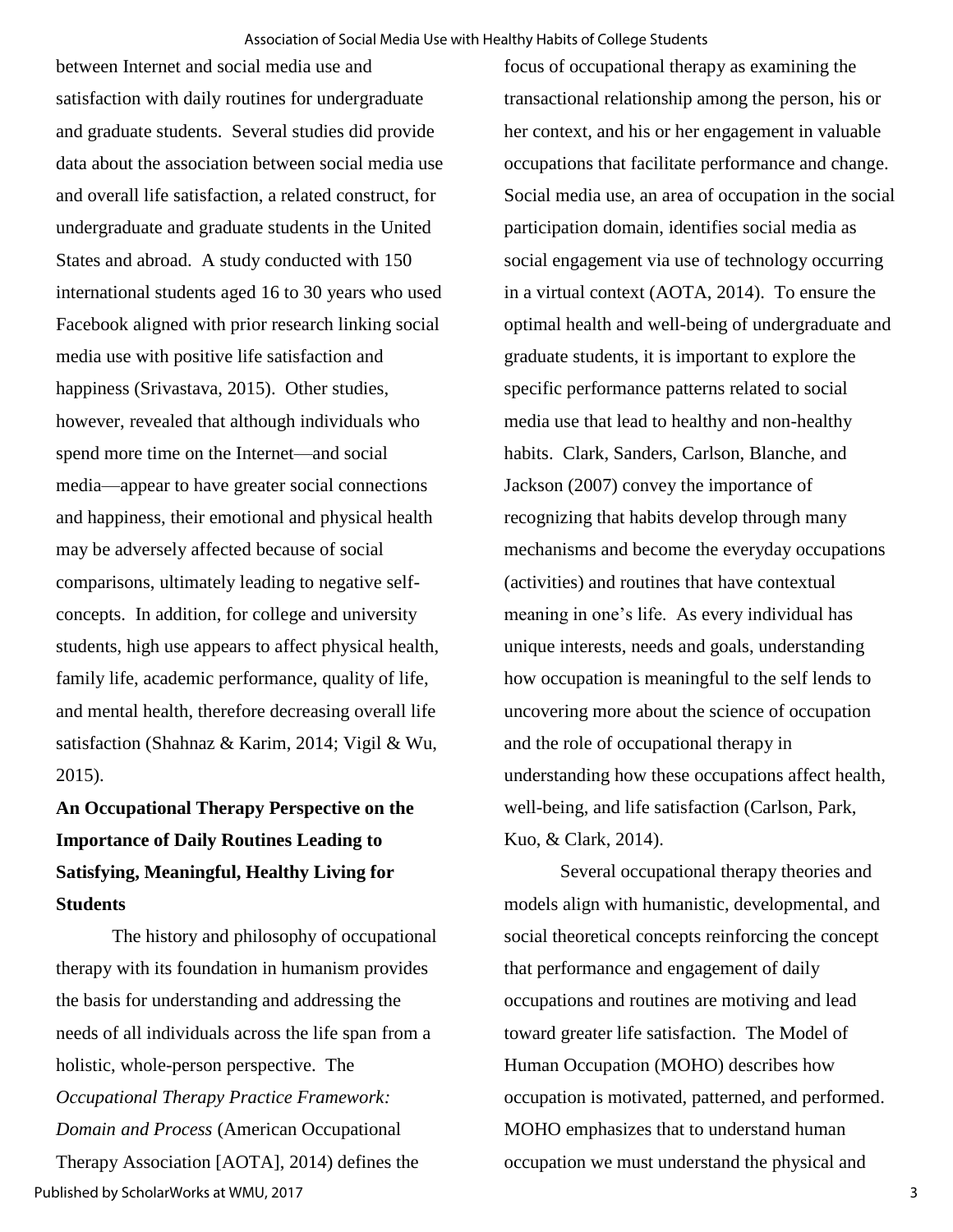#### **Method**

social environments in which it takes place (Kielhofner, 2008). The Canadian Model of Occupational Performance and Engagement (CMOP-E), a client-centered model, is grounded on the concept that daily activities (occupations) are contextually and developmentally determined and influenced (Polatajko, Townsend, & Craik, 2007).

This study, with its foundation in occupational therapy, addresses important gaps in the literature that exist in exploring undergraduate and graduate students' daily routines and lifestyle habits and how they relate to social media use. Although some research in this area exists, results continue to be inconclusive and reveal both positive and negative health and behavioral health factors. A limited number of studies have been conducted with undergraduate and graduate students in the United States that explore the association between social media use and factors such as satisfaction with daily routine and life satisfaction and healthy lifestyle habits, including relaxation, leisure, physical activity, and healthy eating. The current study, a first study to address these identified areas, will use questions instead of a hypothesis to address these gaps by answering the following questions using a sample of undergraduate and graduate students:

- 1. Is social media use associated with healthy living habits, such as relaxation, leisure, healthy eating, and physical activity?
- 2. Is social media use associated with greater satisfaction with the daily routine?

### **Design**

This study used a correlational research design involving undergraduate and graduate students in a private, non-profit institution in the United States. Distribution of the variables were categorized for this study design. A self-developed survey was created for this study to examine social media use and its association with health habits and satisfaction with daily routine.

#### **Participants**

Undergraduate and graduate students from the New York Institute of Technology (NYIT), School of Health Professions, Old Westbury, NY, campus were recruited to participate in the survey in order to examine their daily routines, lifestyle habits, perceptions of purpose in life, and daily routine goals. Inclusion criteria was undergraduate or graduate students at least 18 years of age. Exclusion criteria was any individuals unable to provide informed consent. Through the support of department chairs and faculty, the participants were recruited for the study via face-to-face informational sessions. Table 1 presents the demographic characteristics of the sample. Most of the participants were women, aged 18 to 24 years, White, and single, and only a small proportion of the sample were parents. Ninety-five (57.9%) of the participants were in the graduate physician assistant program, 35 (21.3%) were in the doctor of physical therapy program, 25 (15.2%) were in the undergraduate health sciences programs, and 9 (5.5%) were student athletes on the women's volleyball team.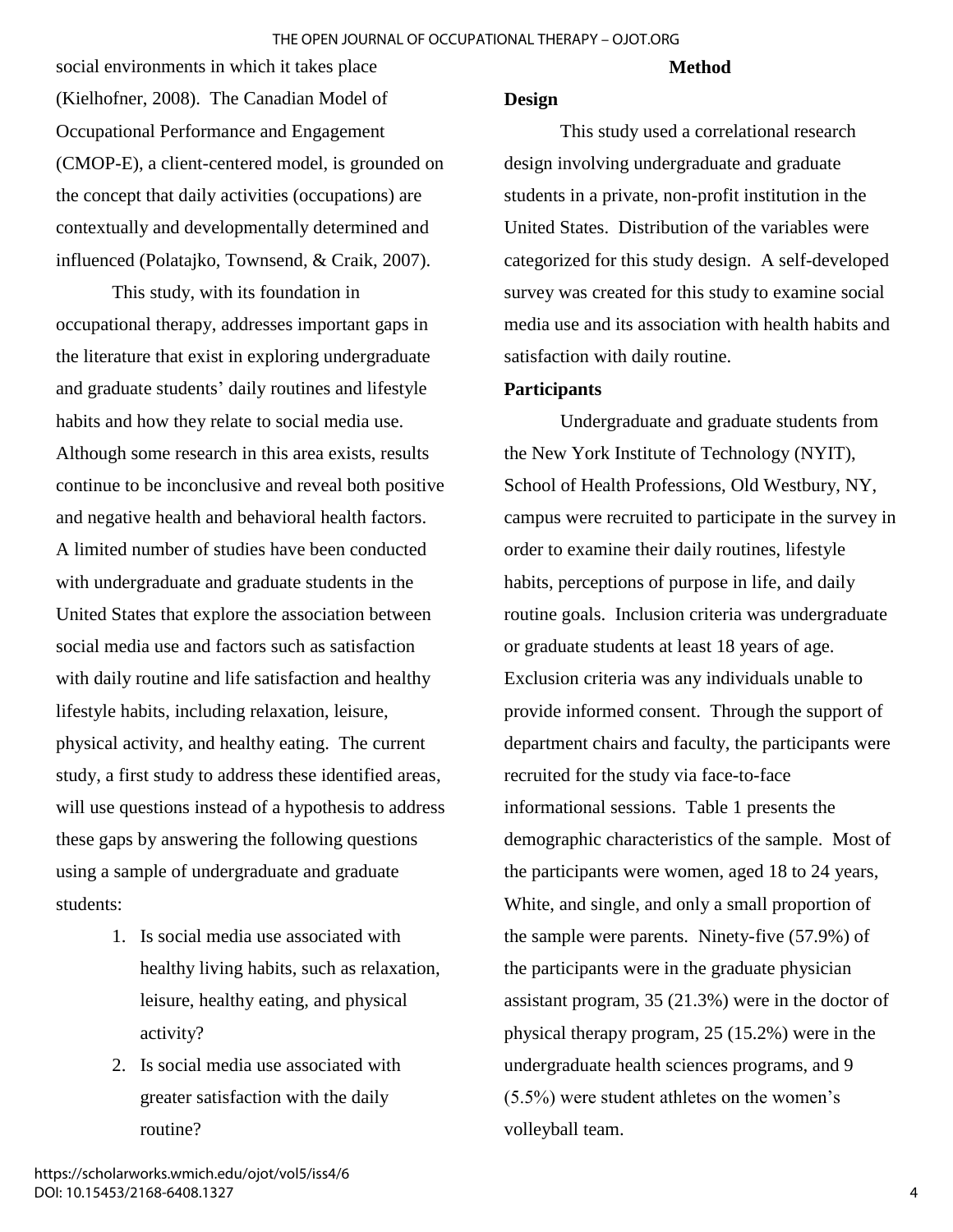#### Association of Social Media Use with Healthy Habits of College Students

**Table 1**

*Demographics*

|           | N   | $\%$ |
|-----------|-----|------|
|           |     |      |
| Women     | 117 | 71.8 |
| Men       | 47  | 28.2 |
|           |     |      |
| 18-24     | 94  | 57.7 |
| $25-29$   | 51  | 31.3 |
| $30 - 39$ | 15  | 9.2  |
| 40-49     | 3   | 1.8  |
|           |     |      |
| Single    | 140 | 87.0 |
| Married   | 21  | 13.0 |
|           | 5   | 3.0  |
|           |     |      |

### **Procedures**

Data were collected in April and May of 2016. The participants were informed about the purpose of the study in person and the surveys were administered in classes prior to or after a session. The participants voluntarily completed the consent forms and surveys and received a small gift for their participation, such as a daily planner, pen or pencil, computer screen wipes, or a t-shirt. The New York Institute of Technology (NYIT) Institutional Review Board approved this study in March, 2016. **Measures** 

The survey questions were self-developed as part of a larger survey and used for this study. The survey questions were developed based on relevant literature and guiding documents addressed in the study, including from the CDC and AOTA. Future studies will need to examine the psychometric properties of these questions. In addition to various demographic questions (gender, age, marital, and parental status), the participants were asked to answer questions about social media use, healthy

living habits, and satisfaction with their daily routines.

**Social media use.** The participants were asked to select the option that best described their social media use (none, 1 to 2 days a week, 3 to 5 days a week, or 6 to 7 days a week). For the purposes of this study, a high level of social media use was defined as using social media 6 to 7 days a week.

**Healthy living habits.** Using the same response choices as for the social media question above, the participants were asked the extent to which they engaged in the following activities related to healthy living: fitness and exercise, healthy eating, relaxation, personal selfdevelopment, participation in leisure activities, and social participation with family and friends. In this study, high levels of participation on each of these activities were defined as doing the activity at least 3 days a week (i.e., 3 to 5 days or 6 to 7 days).

**Satisfaction with daily routine.** The participants were asked about their overall satisfaction with their daily routines (*satisfied*, *needs improvement*, *not satisfied*); from this variable, a dummy variable was generated (*satisfied* vs. *other*) and used for the current study. In addition, the participants were given a list of 12 adjectives or descriptive phrases and were asked to check off the ones that they felt described their daily routines. Six of the options were positive and six were negative. The six positive adjectives were: (a) meaningful, (b) exciting, (c) fulfilling, (d) productive, (e) enjoyable, and (f) relaxing. The six negative adjectives and descriptive phrases were: (a) dreary, (b) just routine, (c) boring, (d) not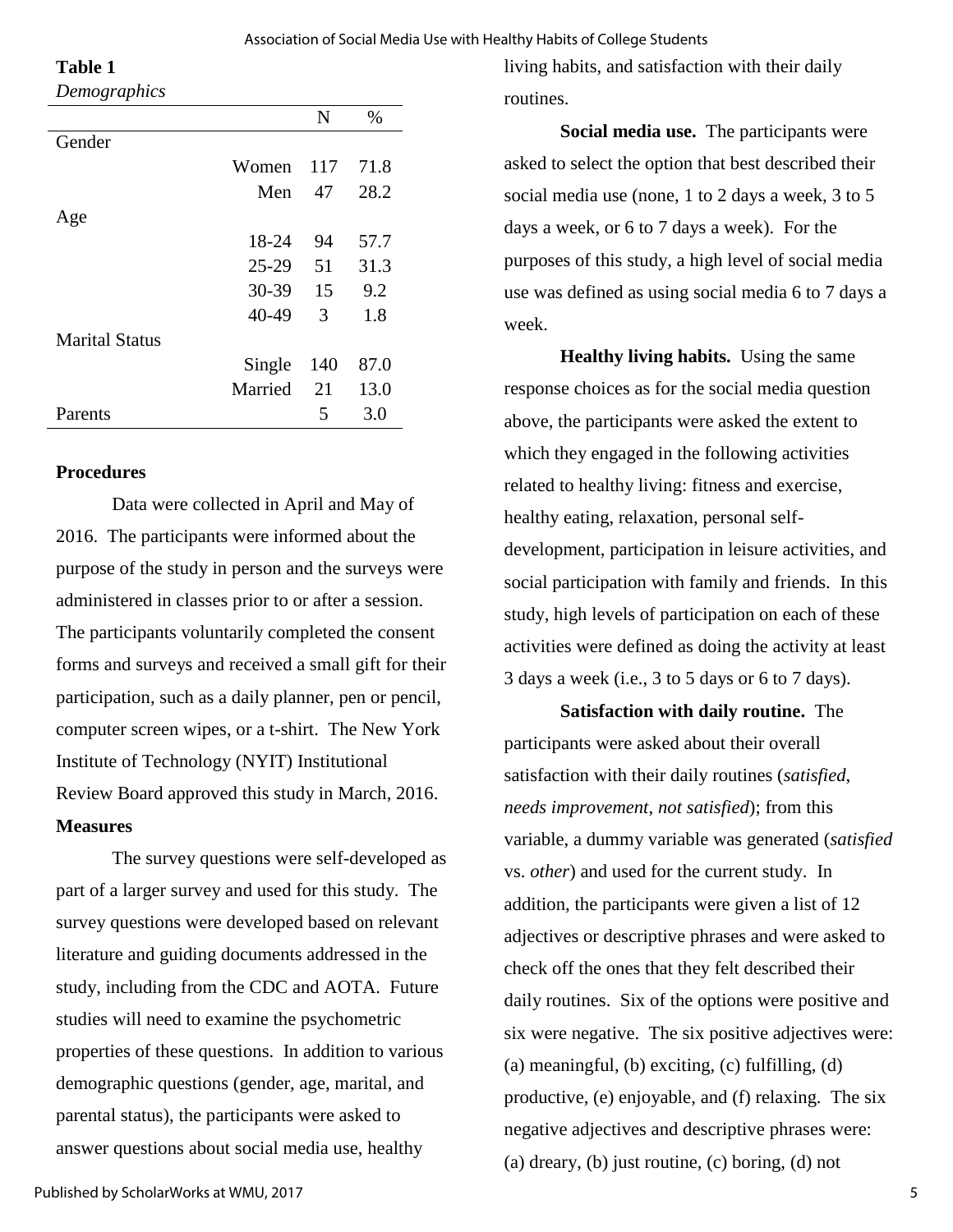enough time to do what I want, (e) stressful, and (f) exhausting.

## **Data Analysis**

The frequencies of the study variables were examined and reported. In addition, Chi-Square tests were carried out to examine the associations between the high versus low levels of social media use and (a) healthy living habits and (b) whether the individuals were satisfied with their daily routines and the words they used to describe them. SAS 9.4 was used for the statistical analyses.

## **Results**

## **Social Media Use**

For the participants' social media use, 116 (70.7%) used social media 6 to 7 days a week, and the remaining 48 (29.3%) used it less frequently: 23 (14.0%) used it 3 to 5 days a week, 22 (13.4%) used

#### **Table 2**

*Healthy Living Habits*

it 1 to 2 days a week, and three (1.8%) did not use it at all.

## **Healthy Living Habits**

Table 2 presents the tabulations of the healthy living habit variables. High levels (i.e., participation that was at least 3 days a week) of fitness and exercise were observed in just under a half of the sample, and high levels of healthy eating in about three quarters of the sample. Of the sample, 28.7% and 23.1% indicated that they performed activities related to relaxation and personal self-development at least 3 days a week, respectively. Finally, 41.1% indicated that they had high levels of participation in leisure activities and hobbies, and 63.4% stated that they had high levels of social participation (spending time with family or friends).

|                                              |     | Low<br>(2 Days/Week or Fewer) | <b>High</b><br>$(3-7$ Days/Week) |      |
|----------------------------------------------|-----|-------------------------------|----------------------------------|------|
|                                              | N   | $\%$                          | N                                | $\%$ |
| <b>Fitness and Exercise</b>                  | 83  | 51.2                          | 79                               | 48.8 |
| <b>Healthy Eating</b>                        | 42  | 25.6                          | 122                              | 74.4 |
| <b>Relaxation</b>                            | 117 | 71.3                          | 47                               | 28.7 |
| <b>Self-Development</b>                      | 123 | 76.9                          | 37                               | 23.1 |
| <b>Participation in Leisure Activities</b>   | 96  | 58.9                          | 67                               | 41.1 |
| <b>Social Participation (Family/Friends)</b> | 60  | 36.6                          | 104                              | 63.4 |

## **Satisfaction with Daily Routine**

The responses relating to satisfaction with daily routine revealed that 59 (36.2%) of the participants stated that they were satisfied with the way they spend their days, whereas 104 (63.8%) selected other response options: specifically, 92 (56.4%) indicated that it needs improvement, and

https://scholarworks.wmich.edu/ojot/vol5/iss4/6 DOI: 10.15453/2168-6408.1327

12 (7.4%) stated that they were not satisfied. When asked to select positive adjectives to describe their daily routine, 90 (55.2%) selected productive, 63 (38.7%) selected meaningful, 48 (29.5%) selected enjoyable, 43 (26.4%) selected fulfilling, 25 (15.3%) selected exciting, and 17 (10.4%) selected relaxing. When asked to select negative adjectives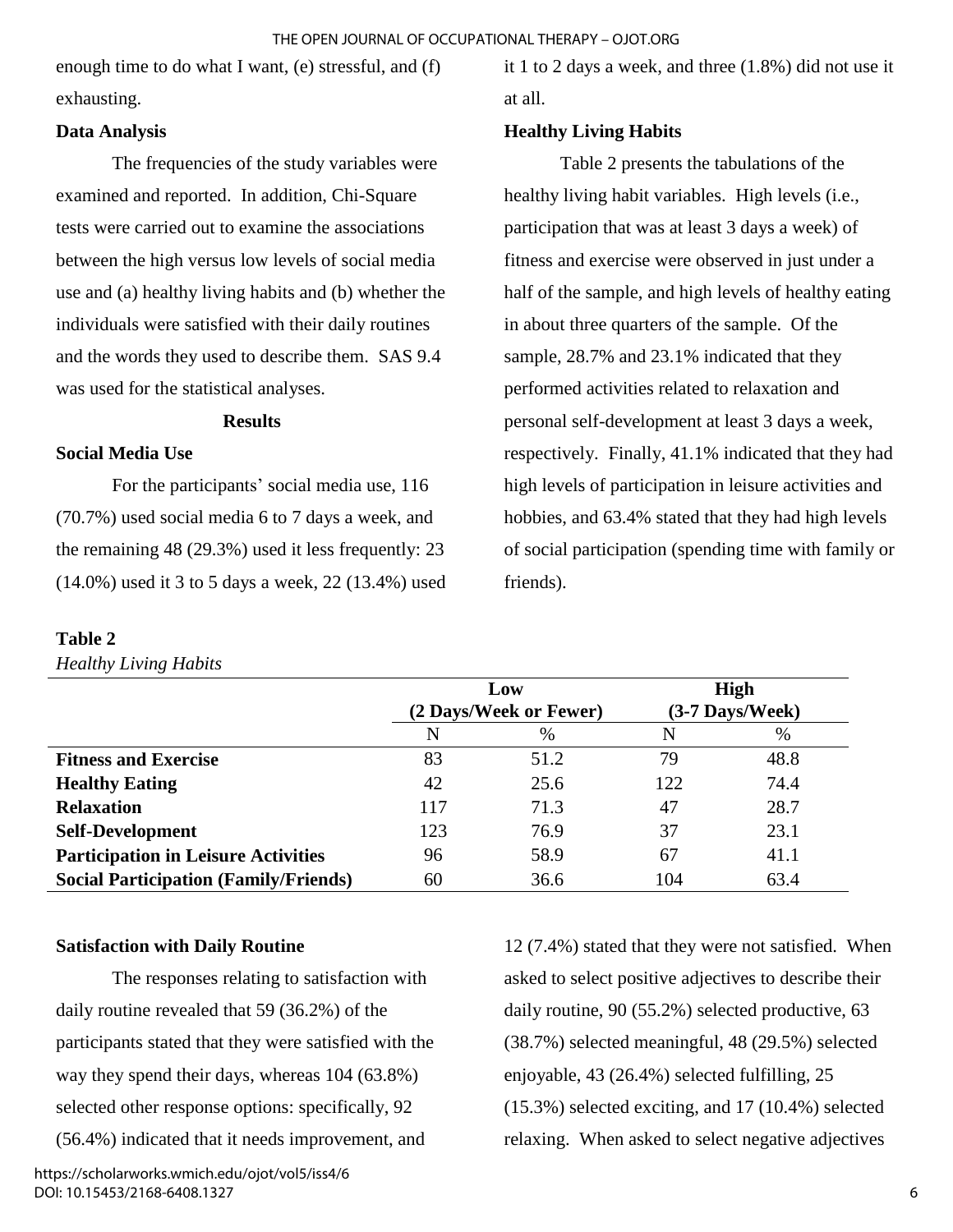and descriptive phrases, 94 (57.7%) selected stressful, 82 (50.3%) selected not enough time to do what I want, 65 (39.9%) selected exhausting, 56 (34.4%) selected just routine, 13 (8.0%) selected dreary, and 12 (7.4%) selected boring.

## **Relationship Between Social Media Use, Healthy Living Habits, and Daily Routine**

Table 3 shows the associations between social media use, healthy living habits, and satisfaction with daily routine. Individuals who use social media at least 6 days a week reported having

significantly higher rates of relaxation, leisure/hobby activities, and social participation. More individuals with greater social media use reported being satisfied with their daily routines. In addition, a higher percentage of those who use social media at least 6 days a week described their routines as productive, enjoyable, and fulfilling, and a lower percentage described them as dreary. Social media use was not significantly associated with the participants' academic program or any of the demographic variables, including age.

## **Table 3**

*Associations between Social Media Use and Healthy Living Habits and Daily Routine*

|                                             | <b>Social Media Use</b>                 |       |                              |       |                   |                |
|---------------------------------------------|-----------------------------------------|-------|------------------------------|-------|-------------------|----------------|
|                                             | Fewer than 6<br>Days/Week<br>$(N = 48)$ |       | 6-7 Days/Week<br>$(N = 116)$ |       |                   |                |
|                                             | N                                       | $\%$  | ${\bf N}$                    | $\%$  | $\chi^2$ (df = 1) | <b>P-Value</b> |
| <b>Healthy Living Habits (3+ Days)</b>      |                                         |       |                              |       |                   |                |
| <b>Fitness and Exercise</b>                 | 19                                      | 40.43 | 60                           | 52.17 | 1.84              | 0.17           |
| <b>Healthy Eating</b>                       | 32                                      | 66.67 | 90                           | 77.59 | 2.12              | 0.14           |
| Relaxation                                  | 5                                       | 10.42 | 42                           | 36.21 | 11.05             | < .001         |
| Self-Development                            | 11                                      | 23.4  | 26                           | 23.01 | 0.00              | 0.96           |
| Leisure Activities                          | 10                                      | 20.83 | 57                           | 49.57 | 11.55             | < .001         |
| Social Participation with<br>Family/Friends | 17                                      | 35.42 | 87                           | 75    | 22.93             | < .0001        |
| <b>Satisfied with Daily Routine</b>         | 12                                      | 25    | 47                           | 40.87 | 3.69              | 0.05           |
| <b>Descriptions of Daily Routine</b>        |                                         |       |                              |       |                   |                |
| <b>Positive</b>                             |                                         |       |                              |       |                   |                |
| Productive                                  | 17                                      | 35.42 | 73                           | 63.48 | 10.78             | 0.00           |
| Meaningful                                  | 16                                      | 33.33 | 47                           | 40.87 | 0.81              | 0.37           |
| Enjoyable                                   | 5                                       | 10.42 | 43                           | 37.39 | 11.86             | 0.00           |
| Fulfilling                                  | $\mathfrak s$                           | 10.42 | 38                           | 33.04 | 8.93              | 0.00           |
| Exciting                                    | $8\,$                                   | 16.67 | 17                           | 14.78 | 0.09              | 0.76           |
| Relaxing                                    | $\overline{4}$                          | 8.33  | 13                           | 11.3  | 0.32              | 0.57           |
| <b>Negative</b>                             |                                         |       |                              |       |                   |                |
| Stressful                                   | 29                                      | 60.42 | 65                           | 56.52 | 0.21              | 0.65           |
| Not enough time                             | 23                                      | 47.92 | 59                           | 51.3  | 0.16              | 0.69           |
| Exhausting                                  | 22                                      | 45.83 | 43                           | 37.39 | 1.01              | 0.32           |
| Just routine                                | 17                                      | 35.42 | 39                           | 33.91 | 0.03              | 0.85           |
| Dreary                                      | $\tau$                                  | 14.58 | 6                            | 5.22  | 4.05              | 0.04           |
| Boring                                      | 6                                       | 12.5  | 6                            | 5.22  | 2.63              | 0.10           |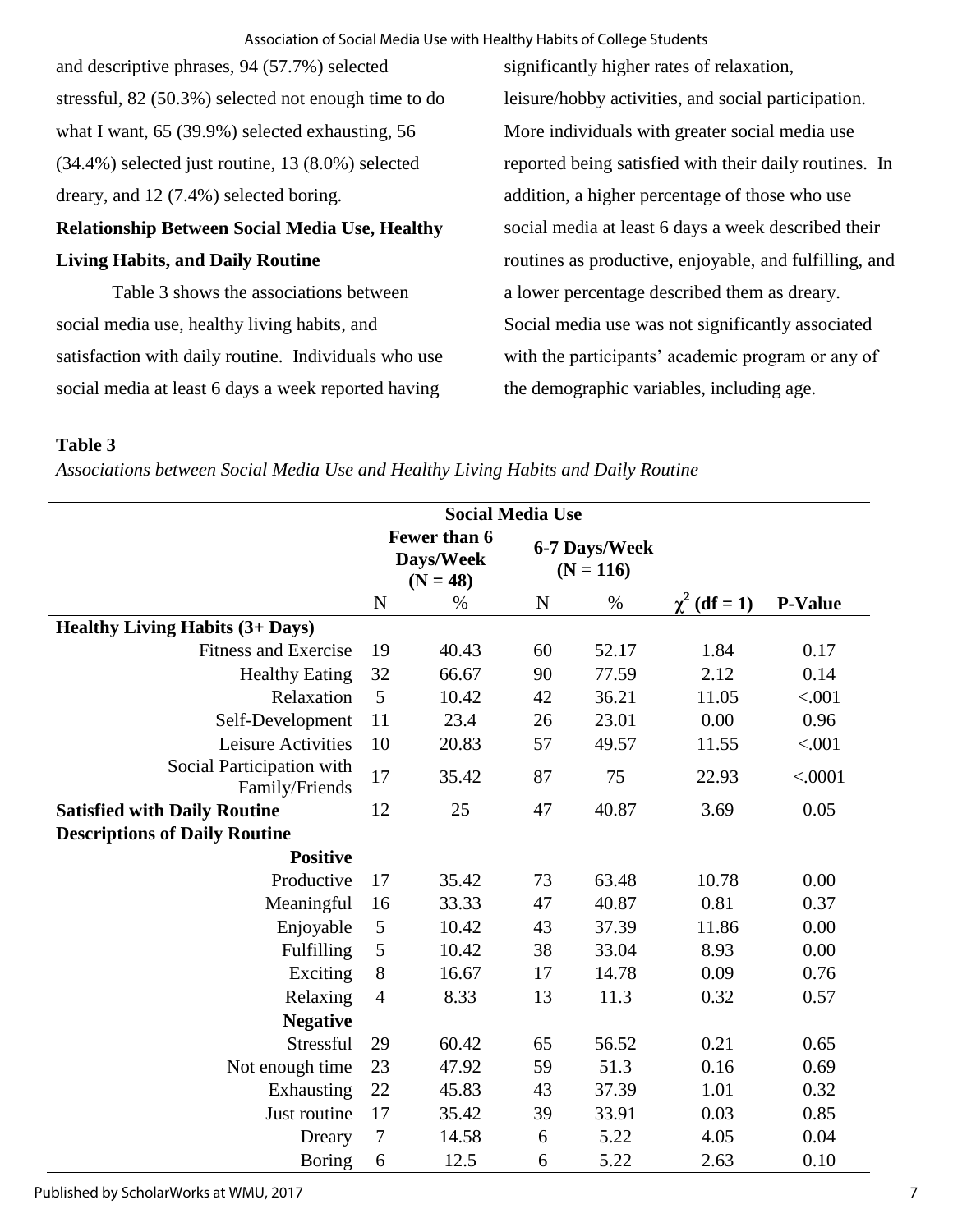#### **Discussion**

The purpose of this study was to investigate the association between social media use and undergraduate and graduate students' daily lifestyle habits and satisfaction with their daily routines. This study is based on theoretical concepts that recognize the relationship between daily routines, life satisfaction, and emotional and physical wellbeing for undergraduate and graduate students. The findings of this study align with prior research that provides important data on both positive and negative associations. The results revealed that a large percentage of undergraduate and graduate students engage in social media use. This finding is consistent with other data indicating that 90% of students aged 18 to 29 years use social media (Perrin, 2015). In addition, the findings of this study indicate that undergraduate and graduate students use social media almost every day of the week. This finding concurs with the results from Callejo (2013), which demonstrate that for young adults aged 16 to 24 years, age and education may impact social media use.

The results of this study revealed that social media use as part of the daily routine of undergraduate and graduate students is substantially related to relaxation, leisure, and social participation activities, as well as to satisfaction with daily routine. Findings reveal that 28.7% of the students surveyed performed a high level of relaxation activities, 41.1% indicated high levels of participation in leisure activities, and 63.4% had high levels of social participation. Relaxation, leisure, and social participation, as part of one's

coursework, self-care, and sleep activities for emotional and physical health. Occupations (activities) that are relaxing are also restorative in nature. Leisure activities are self-motivated and enjoyable. Healthy social interaction provides undergraduate and graduate students with opportunities to engage with their friends, peers, family, and community. The notion that college students are intrinsically motivated to engage in their choice of relaxation, leisure, and social participation activities suggests that they may seek balance in their daily routine for overall well-being. Undergraduate and graduate students spend a vast amount of time working on their academic and professional career goals as part of their daily routine. The positive associations found between relaxation, leisure, and social participation with social media use may be because social media use is less pressuring and demanding on the mind and body than structured time required for academic course work, and may constitute a relaxing, leisurely, and social activity (Lehenbauer et al., 2013; Leung, 2001). However, frequent and heavy social media use may indicate that undergraduate and graduate students may be using social media in their free time in place of off-line leisurely and social activities, such as hobbies, sports, or face-toface interactions with friends and family. It may also be that social media is used as a calming activity and in place of healthier restorative relaxation activities, such as breathing, mindfulness, and quiet me-time. These reflections indicate that greater exploration, insight, awareness, and evaluation may be warranted for prevention and the long-term health of undergraduate and graduate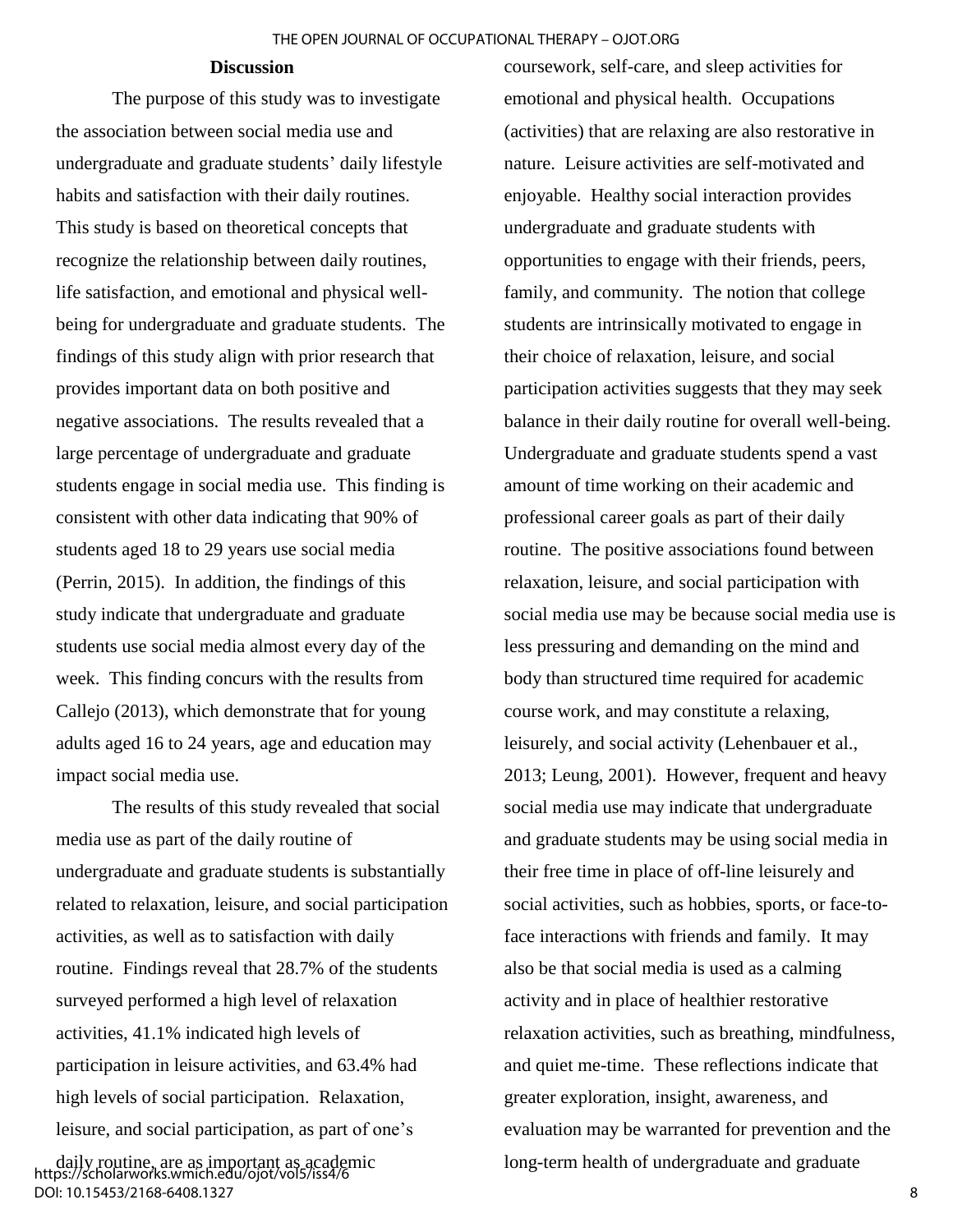students. It is extremely important to examine further the specific uses of social media, as some uses may promote health, whereas others have been shown to lead to emotional problems, such as low self-esteem, anxiety, and depression (Panek, 2014).

The current study found that social media use was not significantly associated with some other healthy habits, such as fitness and healthy eating. The results indicated that nearly half of the students surveyed reported that they engage in physical activity most days of the week, and three quarters (74%) of the students reported healthy eating habits most days of the week. Social media use is generally a sedentary activity commonly not associated with fitness and healthy eating. Spending a large amount of time on social media may decrease the time available for health habits, such as fitness and healthy eating. Prior studies revealed that although adults aged 18 to 25 years find the Internet to be an effective tool for obtaining health information, social media use leading to poor health habits can result in emotional and physical health problems (Vaterlaus, Patten, Roche, & Young, 2015). The benefits and adverse effects of social media use may effectively balance each other out.

There was also no substantial correlation between social media use and personal selfdevelopment activities. The findings of this study revealed that approximately one quarter of the students surveyed engage in personal selfdevelopment activities most days of the week. The performance of activities geared toward improving aspects of the self are essential for a healthy degree of the inner self-reflection needed to progress in the Published by ScholarWorks at WMU, 2017

academic and professional world and in life. It may be that as social media use acts as a tool primarily for social engagement, undergraduate and graduate students may be unaware of the importance of devoting time to exploring their personal and professional areas for growth. Engaging in selfdevelopment activities has been shown to be beneficial for increasing self-esteem (Yang & Brown, 2016). In addition, Argyris and Xu (2016) point out that social media can be used as a tool for improving the self-efficacy of college students. Overall, self-development is essential not only for career success, but for healthy and meaningful success in life for undergraduate and graduate students.

The way a person chooses and performs daily occupations (activities) determines how fulfilling and satisfying his or her daily routines are and ultimately contributes to his or her emotional and physical health. This study revealed significant associations between feelings of satisfaction with daily routine and social media use for undergraduate and graduate students. The findings demonstrate that 36.2% of the students stated that they were satisfied with the way they spend their days. Positive descriptions of daily routines significantly associated with greater social media use were "productive", "enjoyable", and "fulfilling". It is likely that experiencing productivity, enjoyment, and fulfillment aids in feelings of satisfaction with daily routine, and it may be that students who spend large amounts of time each day engaging in social media have instituted social media use in the structure of their daily routines. Integrating social media use as part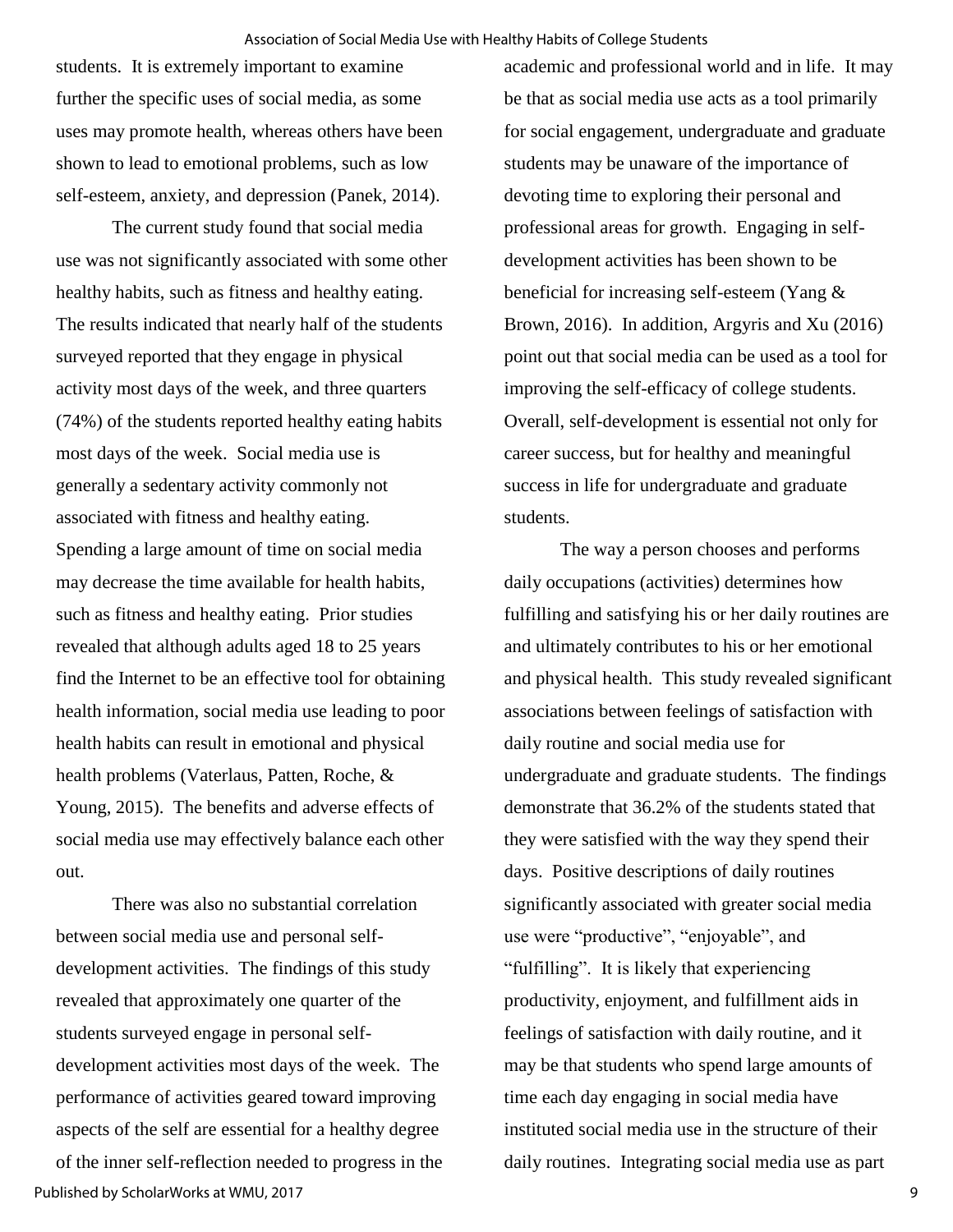of their structured daily routine may make them feel as though they are learning more, engaging more with others, or performing their daily activities in the most proficient manner. This may be because time allocated to social media use focuses their attention, fills in any gaps in time, and therefore provides a sense of productivity, enjoyment, and fulfillment of daily routines. The results of this study also revealed that the students who used social media more were less likely to describe their daily routines as "dreary." This may be due to greater exposure to social interactions and leisurely and relaxing activities.

#### **Significance**

Gaps in the literature exist for identifying specific aspects related to the daily lifestyle habits and routines for undergraduate and graduate students and its association with social media use. Prior research focuses mainly on various interventions and outcomes of social media use for this population. This study addresses these gaps by providing important data on the types and frequency of daily lifestyle habits and routines that undergraduate and graduate students engage in and its association with social media use. This study is also significant in addressing daily lifestyle habits and satisfaction with daily routines of undergraduate and graduate students as an essential aspect of health and behavioral health not commonly addressed by health providers. Examining these areas may be beneficial for improving health and preventing chronic disease and mental health concerns for undergraduate and graduate students. Prior research revealed that

having a sense of fulfillment in life appeared to https://scholarworks.wmich.edu/ojot/vol5/iss4/6 DOI: 10.15453/2168-6408.1327

greatly protect individuals against mortality risk and chronic disease across their adult years (Hill & Turiano, 2014). This current study also contributes to a greater awareness and identification of daily occupations (activities) and routines for undergraduate and graduate students.

#### **Limitations**

Several limitations were identified in this study. One limitation is that the survey was developed for this study and therefore reliability and validity has not been determined. Another limitation is that the survey did not include questions about specific types of activities performed while engaging in social media, such as posting. This study did not identify which social media platforms undergraduate and graduate students use, their strategies for use, or how many contacts they have on social media. Also, this sample is not necessarily representative of all undergraduate and graduate students. In addition, the study did not account for the possibility that students can multi-task. For instance, students could be engaging in social media while exercising, eating, or performing other daily occupations (activities), all of which would affect the study findings. Finally, this is a correlational study, and causal relationships linking greater social media use to healthy habits and greater satisfaction with daily routines should not be assumed.

## **Implications for Practice**

The goal of occupational therapy is to promote health, improve functional performance, and enhance quality of life through engagement in meaningful, purposeful, daily (occupations) activities. This study focused on undergraduate and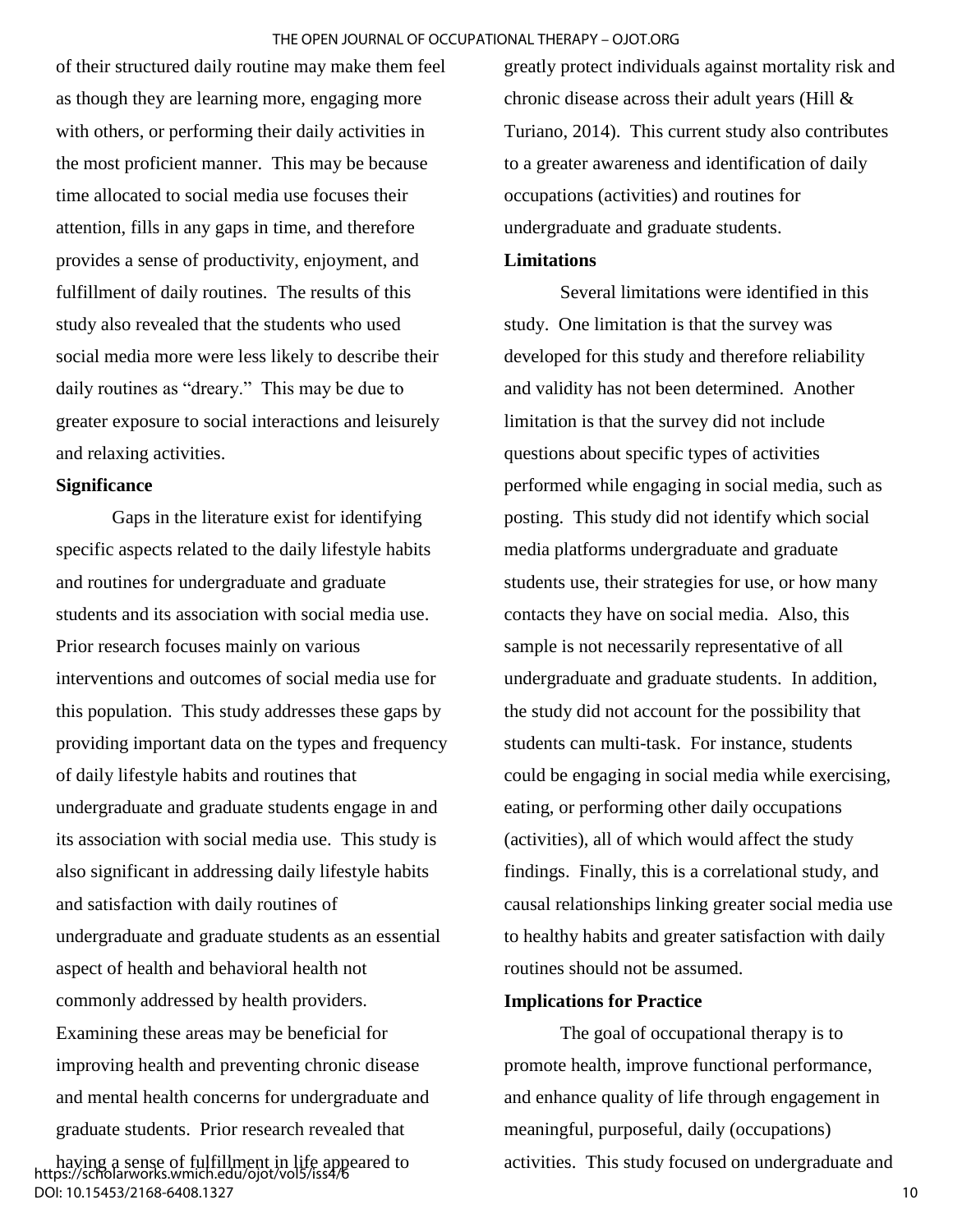graduate students, an emerging population at risk for chronic health conditions like obesity, type 2 diabetes, and heart disease (CDC, 2016) with the aim of identifying daily routines and healthy lifestyle habits necessary for promoting health and wellness, a domain area identified in the *Occupational Therapy Practice Framework: Domain and Process* (AOTA, 2014). Occupational therapy practitioners are in a unique position to contribute to current evidence on this timely topic, which addresses public health objectives contributing to meeting the larger society health needs. This study raises awareness for all stakeholders and seeks to merge multidisciplinary approaches of clinicians and community providers for health promotion and prevention for undergraduate and graduate students. In addition, this study can assist academic leaders in developing student-centered programs, policies, and resources for improving daily habits and routines, which foster healthy lifestyle behaviors and provide healthy, safe, and effective environments for learning about and using and engaging with social media resources.

Social media use may not be harmful and can inform occupational therapy practice in prevention and health promotion. Occupational therapy practitioners can provide evidence-based evaluations and interventions that emphasize the benefits and supports of social media use while addressing any barriers, challenges, and negative effects of social media use for undergraduate and graduate students. Specific interventions can focus on identifying personal and professional needs,

interests, and goals; examining current daily Published by ScholarWorks at WMU, 2017

routines and gaining in-depth information regarding patterns and time use, strategies for monitoring use, setting limits, and incorporating breaks; emphasizing the importance of balance and off-line meaningful activities; teaching mindfulness techniques; and providing essential information and education on the importance and health benefits of including physical activity and healthy eating habits in daily routines. In addition, occupational therapy practitioners can assist undergraduate and graduate students with gaining greater insight and awareness of their emotional state, interpersonal skills, and areas for growth necessary for self-development and meaningful career success, all of which will serve to promote overall health, well-being, and improved quality of life.

### **Future Research**

In view of prior research, coupled with a compilation of the findings and limitations of this study, future studies should focus on enhancing interprofessional approaches for identifying undergraduate and graduate students' daily activity choices, eliciting more detailed data on performance of daily lifestyle habits, and identifying perceptions of why undergraduate and graduate students engage or do not engage in social media use and choose to perform certain daily activities. In addition, future studies should focus more specifically on the contextual factors related to social media use. These include external and internal resources and barriers, such as emotional state, motivations, behavior patterns, and environments that may support and/or inhibit performance of daily occupations (activities) and routines, daily life satisfaction and health for undergraduate and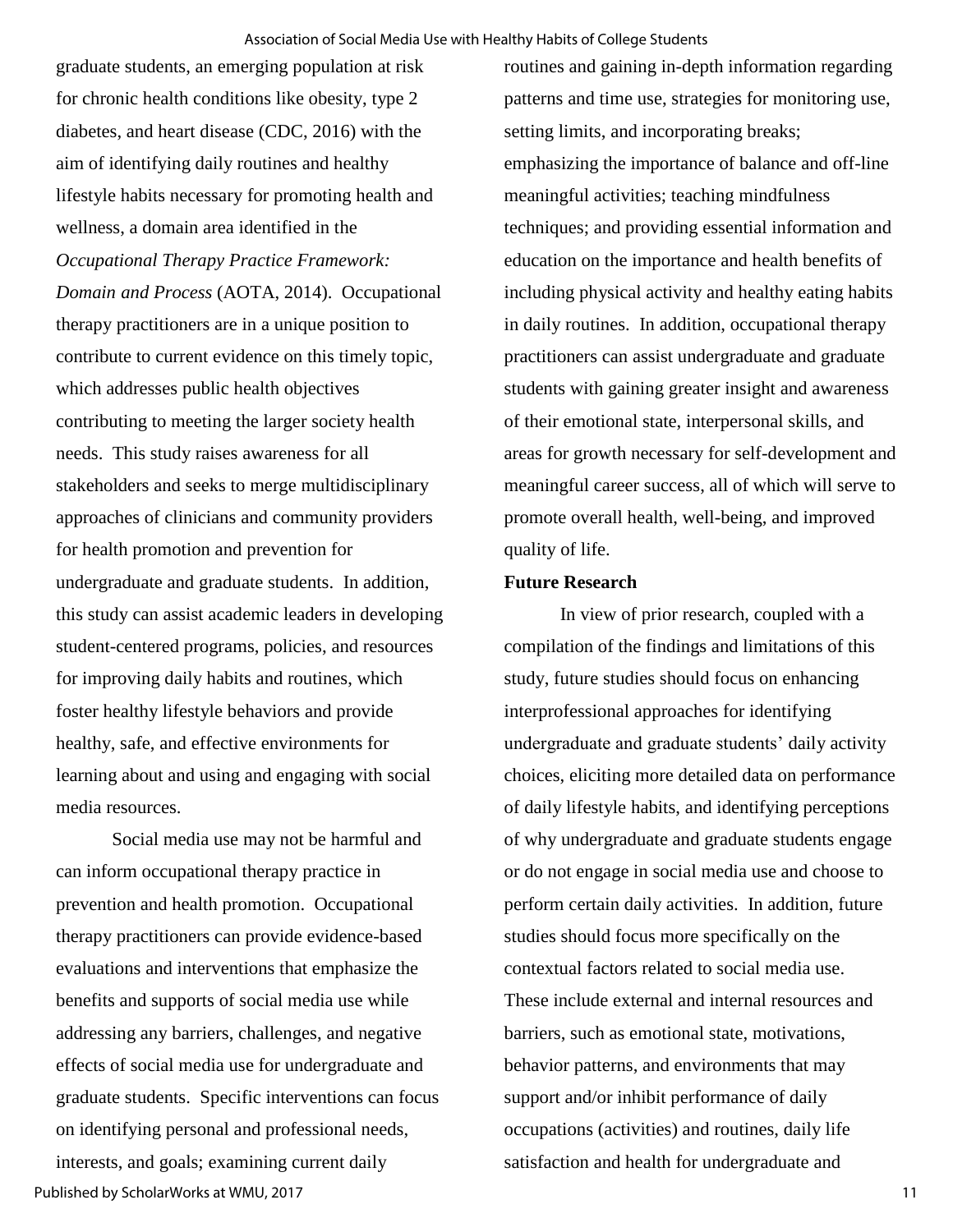#### THE OPEN JOURNAL OF OCCUPATIONAL THERAPY – OJOT.ORG

graduate students. A very important initiative for addressing these areas through evaluation and practice would be to develop a valid and reliable instrument to measure social media use. The extensive rate of social media use for these students points to an important call for educators and clinicians to identify strategies that are innovative and that expand to meet the current needs of today's undergraduate and graduate student population (Wong, Merchant, & Moreno, 2014).

*Melanie Austin-McCain, DOT, MPA, OTR/L is an Assistant Professor of Occupational Therapy at New York Institute of Technology. Melanie is passionate about meeting the diverse health needs of youth, adults, and underserved populations through interdisciplinary collaborations and student learning. Melanie enjoys serving the greater community by providing community-based workshops focused on empowerment, wellness, and life skills for youth and women. Melanie earned a Post Professional Doctorate in Occupational Therapy at Temple University, a Master of Public Administration degree at Baruch College, CUNY, and a Bachelor of Science degree in Occupational Therapy at New York Institute of Technology.*

#### **References**

- Argyris, Y. E., & Xu, J. (2016). Enhancing self-efficacy for career development in Facebook. *Computers in Human Behavior*, *55*, 921-931. [http://doi.org/10.1016/j.chb.2015.10.023h](http://doi.org/10.1016/j.chb.2015.10.023)
- Arnett, J. J. (2000). Emerging adulthood: A theory of development from the late teens through the twenties. *American Psychologist*, *55*(5), 469-480. <http://doi.org/10.1037/0003-066x.55.5.469>
- American Occupational Therapy Association. (2014). Occupational therapy practice framework: Domain and process (3rd ed.). *American Journal of Occupational Therapy*, *68*(Suppl. 1), S1-S48. <http://dx.doi.org/10.5014/ajot.2014.682006>
- Bureau of Labor Statistics. (2014). *American time use survey.* Retrieved from

[http://www.bls.gov/tus/charts/home.htm - students](http://www.bls.gov/tus/charts/home.htm#students)

Callejo, J. (2013). Media time use among adolescents and young adults: Analysis of differences. *Comunicación y Sociedad*, *26*(2), 1-26. Retrieved from [http://dadun.unav.edu/bitstream/10171/35449/1/20130](http://dadun.unav.edu/bitstream/10171/35449/1/20130411123003.pdf) [411123003.pdf](http://dadun.unav.edu/bitstream/10171/35449/1/20130411123003.pdf)

https://scholarworks.wmich.edu/ojot/vols/1554/6016, May 31). DOI: 10.15453/2168-6408.1327

*Well-being conc[epts.](http://www.cdc.gov/chronicdisease)* Retrieved from [http://www.cdc.gov/hrqol/wellbeing.htm - five](http://www.cdc.gov/hrqol/wellbeing.htm#five)

- Carlson, M., Park, D. J., Kuo, A., & Clark, F. (2014). Occupation in relation to the self. *Journal of Occupational Science*, *21*(2), 117-129. <http://doi.org/10.1080/14427591.2012.727356>
- Clark, F., Sanders, K., Carlson, M., Blanche, E., & Jackson, J. (2007). Synthesis of habit theory. *OTJR: Occupation, Participation and Health*, *27*(Suppl. 1), 7S-23S. <https://doi.org/10.1177/15394492070270S103>
- [Hill, P. L., &](http://www.ncbi.nlm.nih.gov/pubmed/?term=Hill%20PL%5BAuthor%5D&cauthor=true&cauthor_uid=24815612) [Turiano, N. A. \(2014\).](http://www.ncbi.nlm.nih.gov/pubmed/?term=Hill%20PL%5BAuthor%5D&cauthor=true&cauthor_uid=24815612) Purpose in life as a predictor of mortality across adulthood. *Psychological Science*, *25*(7), 1482-1486. <http://doi.org/10.1177/0956797614531799>
- Kielhofner, G. (2008). Model of human occupation: Theory and application (4th ed.). Philadelphia, PA: Lippincott Williams & Wilkins.
- Lehenbauer, M., Kothgassner, O. D., Kryspin-Exner, I., & Stetina, B. U. (2013). An online self- administered social skills training for young adults: Results from a pilot study. *Computers & Education*, *61*, 217-224. <https://doi.org/10.1016/j.compedu.2012.09.007>
- Leung, L. (2001). College student motives for chatting on ICQ. *New Media & Society*, *3*(4), 483-500. <https://doi.org/10.1177/14614440122226209>
- Leung, L., & Lee, P. S. N. (2005). Multiple determinants of life quality: The roles of internet activities, use of new media, social support, and leisure activities*. Telematics and Informatics*, *22*(3), 161-180. <https://doi.org/10.1016/j.tele.2004.04.003>
- Levenson, J. C., Shensa, A., Sidani, J. E., Colditz, J. B., & Primack, B. A. (2016). The association between social media use and sleep disturbance among young adults. *Preventive Medicine*, *85*, 36-41. <http://doi.org/10.1016/j.ypmed.2016.01.001>
- Moreno, M. A., Jelenchick, L. A., Koff, R., Eickhoff, J. C., Goniu, N., Davis, A., . . . Christakis, D. A. (2013). Associations between internet use and fitness among college students: An experience sampling approach. *Journal of Interaction Science*, *1*(4). <http://doi.org/10.1186/2194-0827-1-4>
- Niland P., Lyons, A. C., Goodwin, I., & Hutton, F. (2015). Friendship work on Facebook: Young adults' understandings and practices of friendship. *Journal of Community & Applied Social Psychology*, *25*(2), 123- 137.<http://doi.org/10.1002/casp.2201>
- Panek, E. (2014). Left to their own devices: College students' "guilty pleasure" media use and time management. *Communication Research*, *41*(4), 561-577. <http://doi.org/10.1177/0093650213499657>
- Perrin, A. (2015, October 8). *Social networking usage: 2005- 2015*. Retrieved from [http://www.pewinternet.org/2015/10/08/2015/Social-](http://www.pewinternet.org/2015/10/08/2015/Social-Networking-Usage-2005-2015/)[Networking-Usage-2005-2015/](http://www.pewinternet.org/2015/10/08/2015/Social-Networking-Usage-2005-2015/)